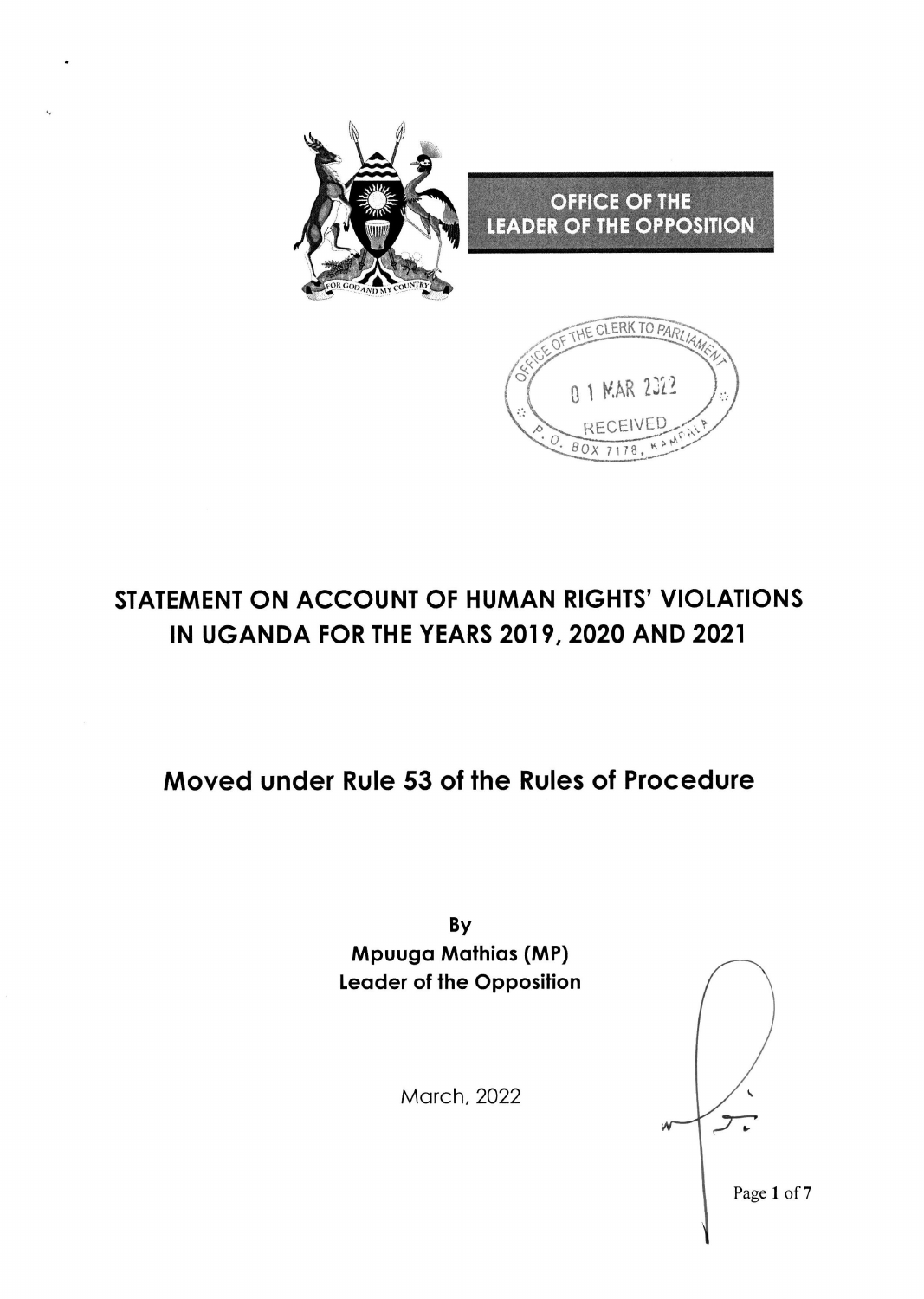Rt. Hon. Speoker ond Honouroble Members,

On 03 $<sup>d</sup>$  February 2022, we exited the Plenary in protest against the inaction,</sup> collusion, tocitly ond directly, by the Stote ond its octors regording the worst forms of gross human rights violations in this country over the past three years of 2019, 2020 2021.

On thot doy ond in our stotements mode before the House eorlier on, we indicoted thot these otrocities hod monifested through brutolity by vorious security orgonisotions, thot is, Ugondo Police Force, Ugondo People's Defence Forces ond Locol Defence Unit, ond other sister orgonizotions like the lnternol Security Organization. Their demeaning raging forms of brutality were mainly in the form of use of live bullets to disperse crowds thot left mony deod ond scores injured, deliberate run-over of opposition supporters with Police and Military trucks, beating people with botons ond sticks, kidnopping ond obducting especiolly people offilioted with the opposition, ond other vorious repressive mechonisms oimed ot stifling dissent.

We indicated that we shall return to the House with a Motion on the rampant gross human rights abuses seeking for intervention and remedial action from Parliament.

Between then ond now, o lot hos hoppened including initiotion of the process to censure the Minister of Security over his inoction ond loxity in the foce of gross humon rights of the honds of the security operotives. The procedure wos initioted by o notice which os require by the Rules wos followed by o process of collection of signatures in support of the censure motion the Minister of Security by the Sergeantot-orms.

The exercise lasted for a mandatory period of 10 days and by the final day, 88 (Eighty Eight) Hon. Members of Porliqment hod oppended their signotures respectively in support of the motion, short of the requisite number.

Rt. Hon. Speaker we should not take this lightly. This is a strong representation and sends o very strong messoge to the Country thot 88 (Eighty Eight) constituencies ore discontented with the current spote of humon rights violotions by security officers. This hos reinforced resolute in pursuit of justice for the victims of humon rights obuses. (/ beg fo loy the /ist of Hon. Members who signed in support of fhe motion)

ln other developments, on 08tn Februory 2022 the Acting Minister of Justice ond Constitutional Affairs presented a statement on reports of alleged human rights violations by state security operatives.

ln thot stotement, the Government ocknowledged receipt from us of o list of nomes of some of the missing persons qt the honds of security operotives, but did not oct upon it, purportedly becouse no cleor porticulors regording oddress of the victims was provided. How do we know the area code of those who are held incommunicodo by the Stote?

L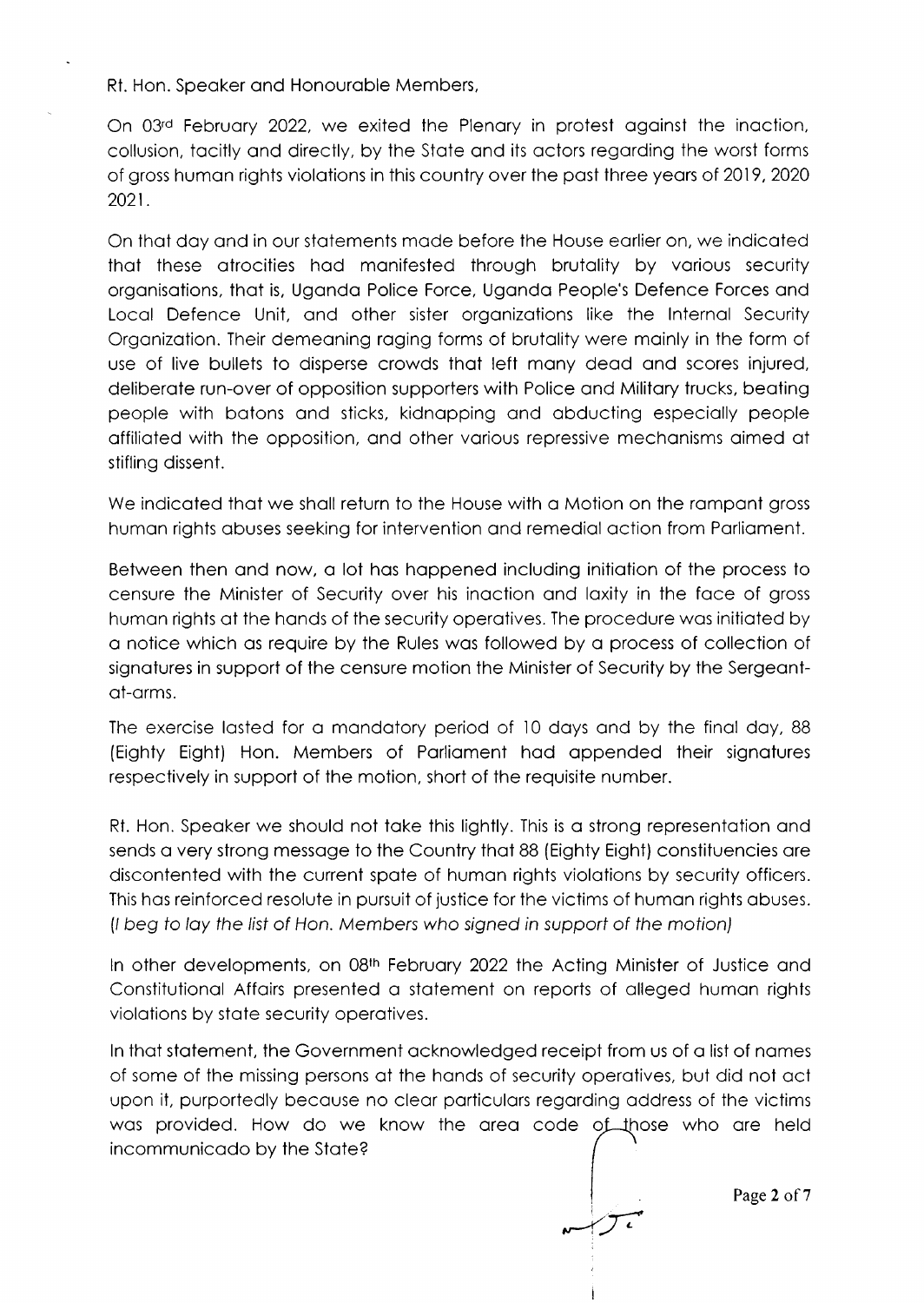Secondly, one wonders whether the Hon. Minister took time to consider the list which wos provided, otherwise if he did detoils on how those people were kidnopped ore there in block ond white, ond the nomes of the fomily members ore cleorly indicoted in cose further informotion is required in thot regord. ln ony cose, <sup>I</sup> personolly presented thot list to him, how inconvenient wos it for him to contoct me for the detoils. For ovoidonce of doubt, I wish to present the list os provided to the Hon. Minister, thus.

- 1. Kasumba George arrested from Kasaali Town Council, Kyotera on 19th January, 2021. He was arrested together with 18 others who were dropped in Kyotera on 22<sup>nd</sup> March, 2021;
- 2. Mbabazi Moses picked by armed gunmen from Kisekka Market on 07th December,2020. His sister's (Nomugenyi Sonyu Juliet) number is 0706627697;
- 3. Wongolo Shofic of Kyebondo ond Nonsono. His wife's (Nobokoozo Florence) telephone number is 0774638441;
- 4. Nalumoso Vincent was picked from Bugolobi Market on the 01st December, 2020. His wife is called Nanyonga Eron and can be reached on telephone number - 0758940041;
- 5. Kibalama John Bosco was picked from Kumukaaga, Gayaza Road on 3rd June, 2019. Since then his whereobouts remoin unknown. His sister con be reoched on 0755031731;
- 6. Muhommod Konotto wos picked from Wolusubi villoge, Nomowojolo, Mukono District. Hon. Kiwonuko Abdolloh reported this motter to Police but no action has been taken.
- 7. Ssempijo Yudoh wos picked from Kobembe Villoge, Kyompisi Subcounty, Mukono North, Mukono District. Hon. Kiwanuka Abdallah reported this matter to Police but no oction hos been token.

Besides thot there ore other humon rights violotions for which the public hos long owoited for reports, redress, opprehension ond punishment of the officers involved. These include;

#### Brutal November 2020 killings

Rt. Hon. Speoker. os o result of the infomous November 2020 shootings mony people lost their lives whereos others were moimed ond ore still nursing wounds without ony support from the government. The government committed to have the matter investigoted ond oudited, however, oll thot hos been ochieved wos the cotegorizotion of the victims into o cluster of 20 persons who were shot ond killed by stray bullets whereas 34 others were shot and killed for allegedly participating in riots. The details of the report remain a top secret only known to the  $\beta$  tate despite the President's promise to make the same public.

j'.r i Page 3 of 7

J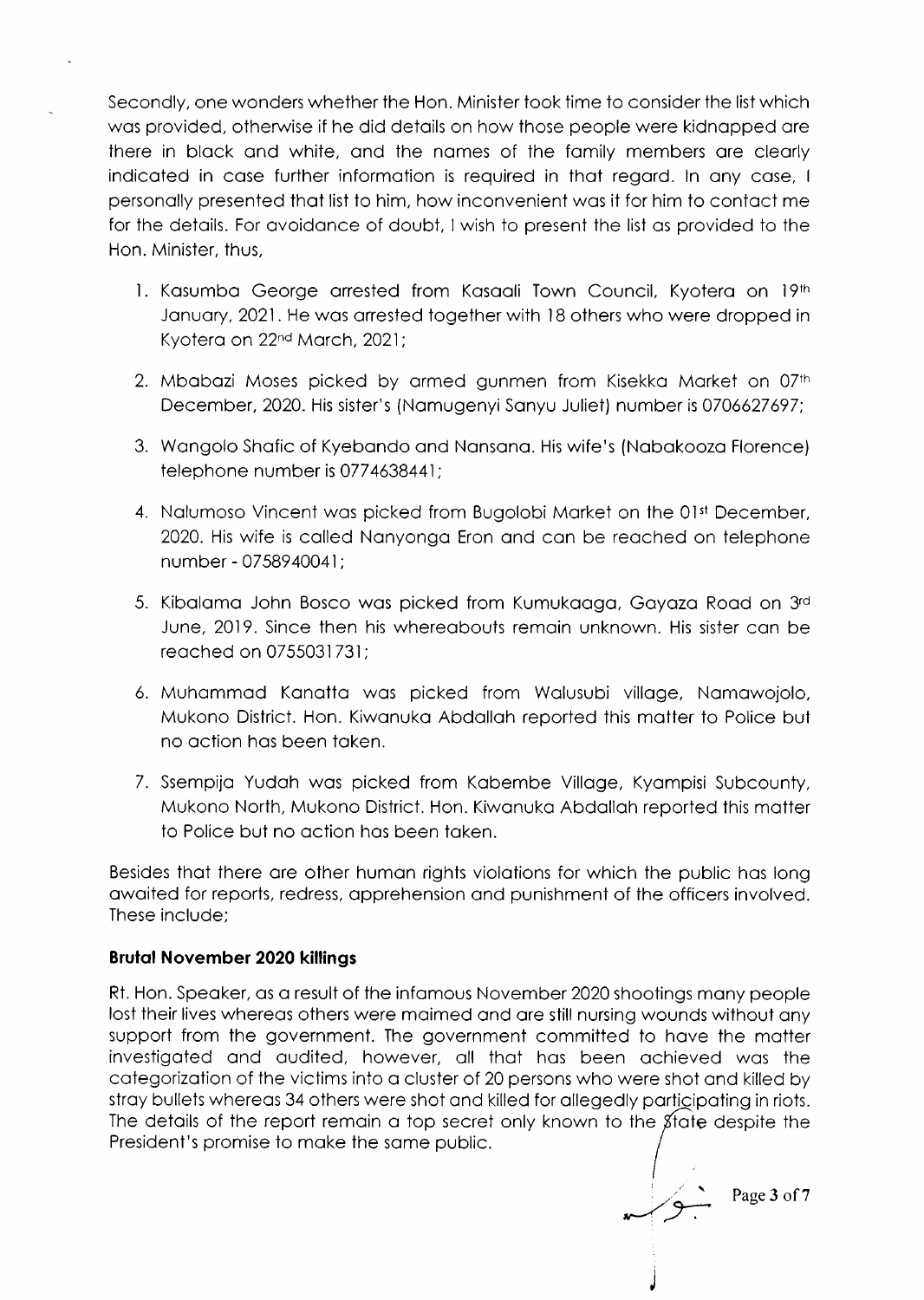Additionally, on 29<sup>th</sup> November 2020, the government undertook to compensate all those who were offected by the indiscriminote shootings, but to dote mony victims ore still woiting for this promise to moteriolise ond their hopes ore now foding with immense despoir for the injuries they suffered ond the loss of their loved ones, respectively.

On 09th June 2021 during the commemoration of the 32<sup>nd</sup> Heroes Day Anniversary, the President odmitted thot it wos due to the reckless ond inoppropriote reoction of the security forces thot the 54 people died. The President is on record stoting thot he finolly identified the security officers who ore criminolly lioble for the November killings, but no action has been taken to date.

Rt. Hon. Speoker, how do we report to those who lost their loved ones thot the culprits were identified, but not orroigned before court to occount for their octions?

Mony innocent Ugondons were killed ond others injured while on the compoign troil for Hon. Kyogulonyi Robert Sentomu who wos contesting for the presidency in the 2021 Generol elections. Those who were killed include;

- 1. Ssenteza Frank Kalibbala
- 2. Micheol Kolindo oko Ziggy Wine,
- 3. Ritoh Nobukenyo
- 4. Doniel Kyeyune
- 5. lbrohim Mutooso
- 6. Willy Koyondo of Kubbiri Roundobout
- 7. Sophie Kusosiro of Kolerwe B Morket
- 8. Baker Kato Lubwama shot from namulanda
- 9. Mortin Owekikye
- l0.Tusubiro Elijoh
- 11. Elijah Mukibi Kaate of Luweero
- 12. Umoru Ssemokulo of Entebbe/Gombo
- 13. Kotwere Kimuli of Seeto
- 14. Musisi Allon Kitete Mukono
- 15. Peter Mwonje of Nonsono
- l6.Mugerwo Williom of Wonkulukuku
- 17. Baatio Sofi of Obonai
- 18. Alionii Nobert of Obongi
- 19. Fungoroo Moro of Obongi
- 20.Shoobo Sorof of Obongi
- 21. Akim Abile of Obongi deliberately drowned by UPF and UPDF on 15<sup>th</sup> Jan., 2021
- 22.Bvkere Nuhu obducted from Mukono Municipolity, murdered ond dumped in Kalangala.

The relatives of the deceased are still reeling in bereavement with no hope of ever receiving justice for the deoth of their loved ones.

Page 4 of 7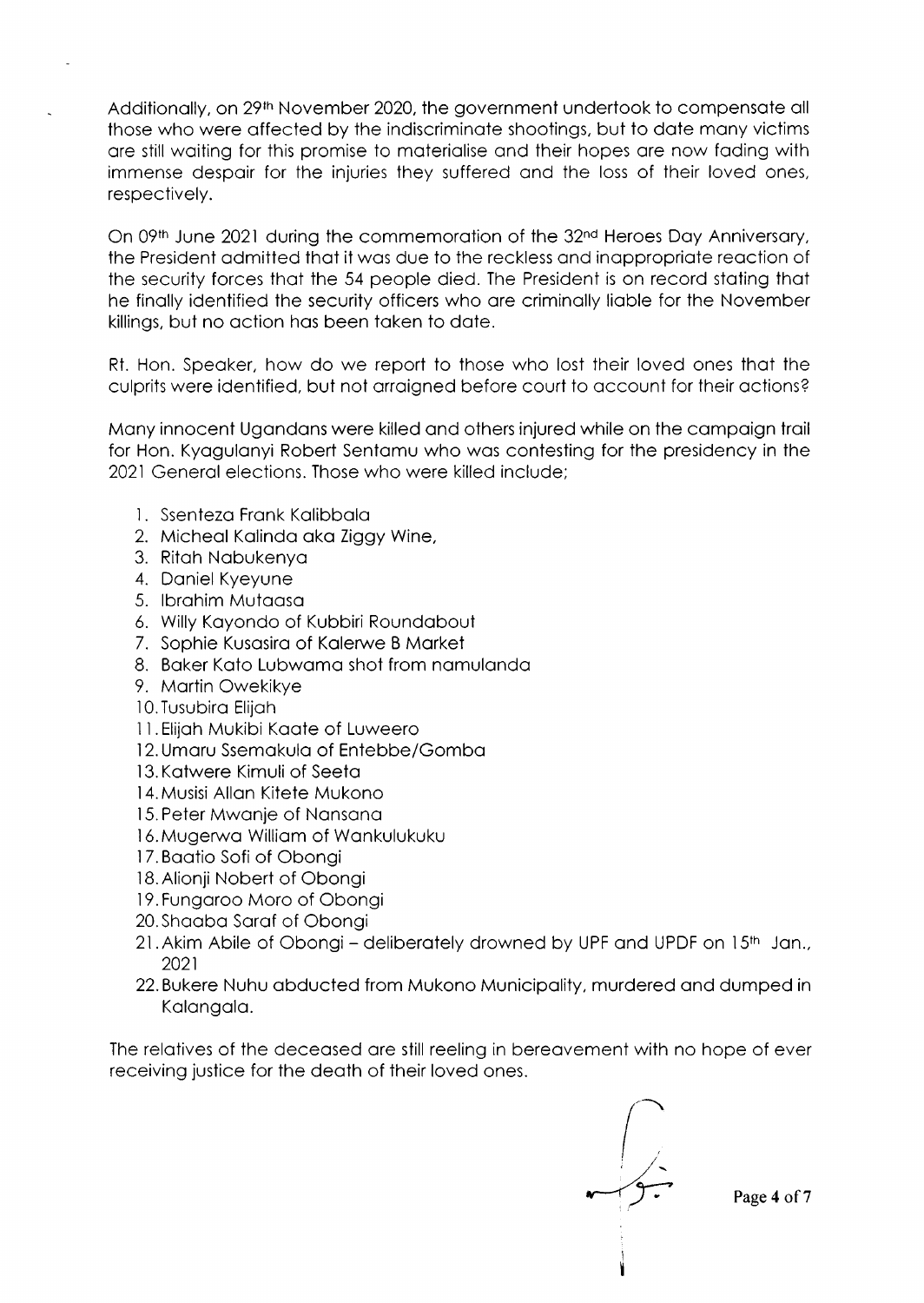### Exlro judiciol killings

Following the twin bombings in Kampala on the 16<sup>th</sup> of November, 2021, security forces shot dead over twelve (12) suspected terror attackers, four (4) of whom were killed in Ntoroko district; Sheikh Muhommqd Abbos Kirevu wos shot deod while on hondcuffs by security ogencies; o one Muso Mudosir olios Moze wos shot deod ot Bwoise, Kowempe Division; Muhommod Kiryowo olios Muso Kiryowo wos olso shot deod in cold blood.

Even before the ottocks, the security ogencies hod mode it foshionoble to kill suspects on spot for instance the former national boxing captain, Isaac Ssenyange olios Mondo Zebro, Moko Umor, Ronold Ssebulime ond mony more were killed in on spot by security operatives.

Rt. Hon. Speaker, by law, any arresting officer is allowed reasonable or necessary force in effecting the orrest. The force employed should be proportionol to the circumstonces. The use of fire orms during orrests omounts to excessive force if the suspect is unarmed. Even if some of the suspects were purportedly evading arrest, the fire orm should only be used to incopocitote the suspect ond deter evosion but not to kill.

Rt. Hon. Speaker, reports indicate that most of the victims who have been killed were already handcuffed and in essence posed no threat warranting use of a fire arm.

#### Torture while in detention

Rt. Hon. Speaker, recently a one **Samuel Masereka**, the Registrar of the National Unity Plotform (NUP) in Kosese district wos obducted by security personnel on December 7, 2021 token to the Chieftoincy of Militory lntelligence (CMl) in Mbuyo where he wos detoined ond tortured for twenty (20) doys until he wos releosed on 28<sup>th</sup> January 2020. Masereka's legs were swollen, and bore fresh scars and wounds all over his body including his private parts. His condition is, to say the least, troumotising. He norroted thot for the period he wos in detention the security personnel severely beot him ond poured hot woter on him which left him grievously burnt ond wounded.

Another incident I can highlight now, concerns Kakwenza Rukirabashaija who was orrested, tortured while in detention ond loter chorged for disturbing the peoce of the President of Uganda and his son.

His story is also full of trauma and terror. The medical examination conducted on him by the Prisons Authority at Kitalya Min Max Prison on 11<sup>th</sup> January 2022 revealed that Kokwenzo hod heoling scors of wounds sustoined before being remonded to prison. Later, I visited him at the Prison whereat he showed me fresh scars and wounds on some parts of his body. His finger nails had patches of blood caused by injuries he sustained during the torture sessions. He told me that the soldiers used a pair of pliers to pluck his finger nails and other body parts before being made to dance nonstop throughout the doy ond night. lt is on court record thot Kokwenzo wos token to Court by security operatives but none of them has been apprehended or charged for torture unleashed on Kakwenza.

l L

 $\lambda$ 

Page 5 of 7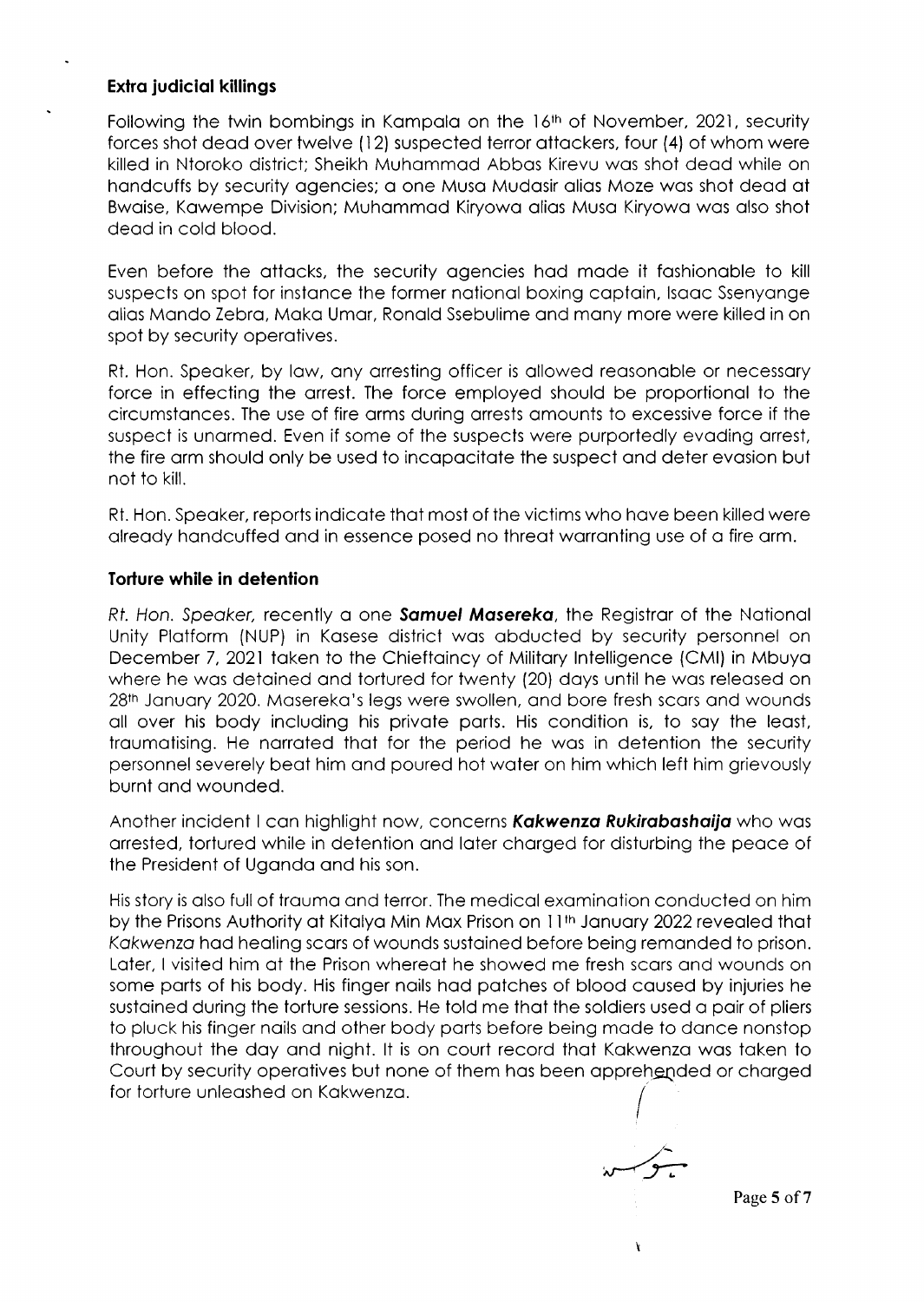Other similor incidents occurred in the recent post for instonce when Hon. Kyagulanyi was arrested from Arua and subsequently severely tortured by the State operotives, Hon. Froncis Zooke hos on severol occosions foced it rough to the extent of olmost losing his sight ond limbs. Surprisingly, in regord to Hon. Kyogulonyi, his tormentors were proised for job well done ond possibly hove since been promoted whereas for Hon. Francis Zaake the High Court made a finding that he was tortured but no effort or step hos been token to opprehend ond bring to book the erront officers.

We cannot say that these are isolated incidents. I sense danger on muzzling dissenting voices ond delimiting spoce for holding occountoble those in power. lf this happened to them today, and no statement or remedial action has been taken by the government how sholl we oll here be spored if our turn comes.

### Detention without trial

To dqte, Hon. Ssewonyono ond Hon. Ssegirinyo continue oiling from Prison without being arraigned in Court for trial, after a period of five (5) months after their arrest. While the case of the Hon. Members has receive wide media coverage, several people ore still under detention for without ony triol whereos others ever since their orrest their whereobouts remoin unknown to ony of their close relotives or of oll.

On 04<sup>th</sup> August 2021, in my response to the State of the Nation Address, I challenged this August House to demond on occount from the Stote on the highlighted humon rights obuses. I detoiled porticulors of the victims ond missing persons of the honds of the State but to date no accountability has been made neither has the State felt ony sense of responsibility to respond. Ihis indifference is only synonymous with on oppressive Stqte.

# Slow or non-inlervention of the Ugondo Humon Rights Commission (UHRC) into humon rights obuses

We are concerned that the UHRC has been slow to intervene in issues relating to humqn rights qbuse in this country. Even on the most eminent ond gross violotions the UHRC remoins unconcerned. Worse still, comploints filed with the UHRC die on arrival. Files are rarely handled beyond the UHRC Registry for instance on 09th Februory 2021 , Nomugumyo Zoinob o resident of Kimoonyo Kobonero, Mosoko City filed a complaint for the injuries that she and her children sustained as a result of negligence on port of Police. But since then the UHRC hos not token oction on her file despite follow ups on a number of occasions. (I beg to lay copy of the complaint filed on 09th February 2021 by Namugumya Zainab)

# Conclusion

We appreciate that the Deputy Speaker referred this issue on rampant human rights obuses ond violqtions to the Committee on Humon Rights for investigotions ond recommendotions.

I ,- Page 6 of 7  $\backslash$